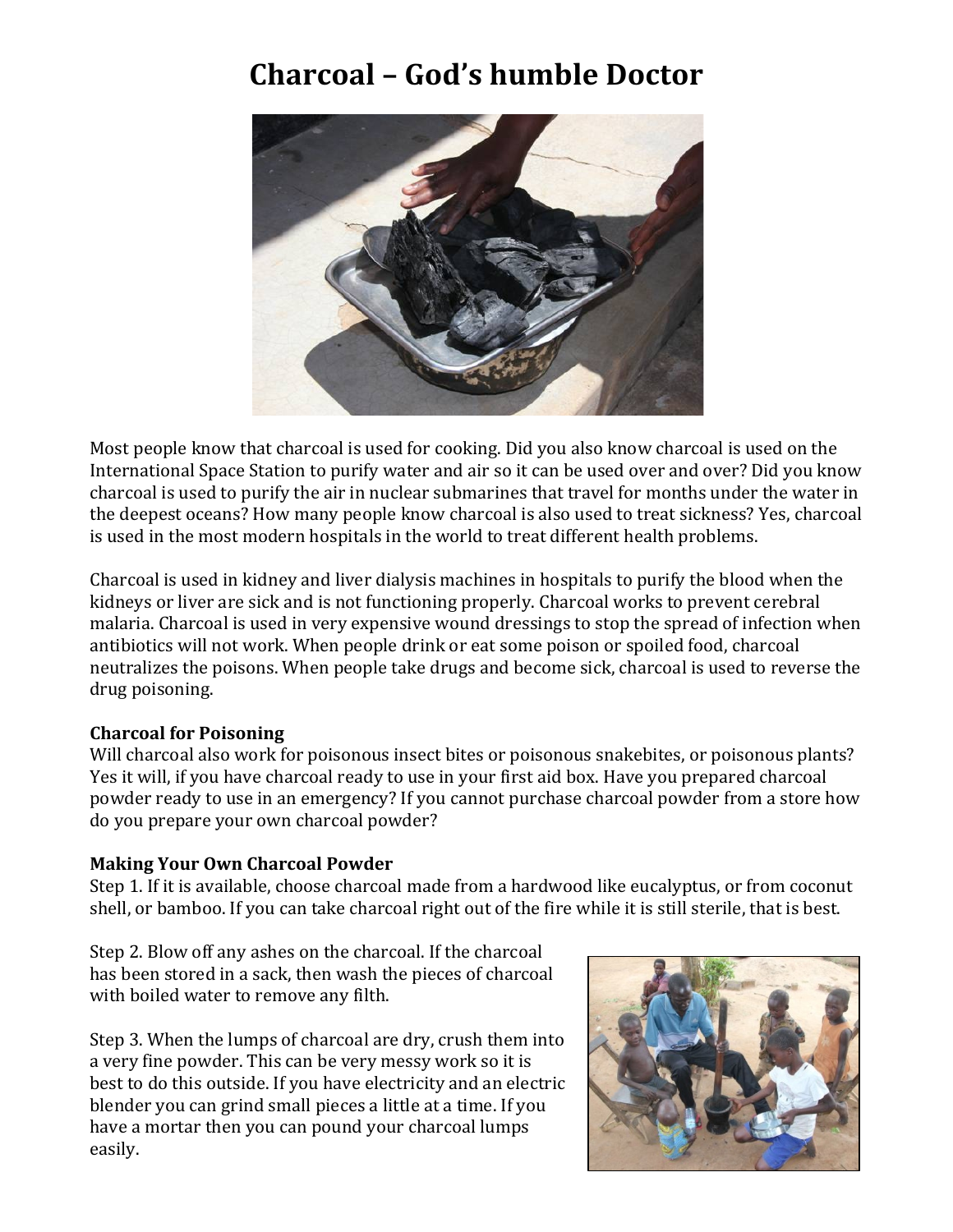Step 4. Take the charcoal powder and pass it through a flour sifter. The fine charcoal powder can be pounded again to make it even finer. Then pass the powder through a very fine flour sifter.

Step 5. Put the very fine charcoal powder in a glass or plastic jar that has been washed with boiled water. Place the lid tightly on the jar and store it ready for an emergency.

#### **Emergency Uses for Charcoal**

What are some other emergency uses of charcoal? There are many diseases that cause severe diarrhea and vomiting. First pour some boiled water into a glass or cup. Then add one or two

large spoons of very fine charcoal powder into the cup and slowly stir the charcoal powder into the water. Charcoal powder mixes more easily in hot water. Then fill the cup the rest of the way with boiled water. After it has cooled, drink the entire cup of charcoal water. It will have no taste or smell, but it will feel a little gritty in the mouth. Be sure to rinse your mouth after drinking the charcoal water or you will surprise people with your black teeth, black tongue, and black smile.



As the charcoal travels through the stomach and bowels, it will capture and neutralize poisons. Charcoal is not absorbed by the body and does not pass into the bloodstream. It travels from the mouth through the bowels and is eliminated from the body at the other end with the poisons. This is also a very good treatment for someone who has eaten spoiled food that causes food poisoning. Even some kinds of monkeys have learned if they eat charcoal after eating poisonous plants, the charcoal will protect them from getting sick and vomiting. You can see how important it is to have charcoal prepared for emergencies before they happen.

## **Charcoal Wound Dressings for Infections**

What can you do for infections that do not want to heal? You can place the very fine charcoal powder in a saltshaker and lightly sprinkle the powder over the wound. The charcoal helps to neutralize the infection so the body can heal itself even as the Creator has designed the body to do. Very bad cuts, puncture wounds, surgery wounds, and even some burn wounds will begin to heal with charcoal bandages when drugs do not help. How can you make a charcoal bandage? It is simple.

## **How to Make a Charcoal Wound Dressing**

First, mix some fine charcoal powder with a flour that will make a jelly. Cassava flour works very well, but you can also use corn flour, wheat flour, or oat flour. The mixture must not be too thick or too runny. You want to be able to spread it with a spoon.

Next spread the jelly over some cloth that has been ironed to sterilize it. You can use cloth cut from old bed sheets. Or you can use paper towels. Spread the charcoal jelly evenly on one half, then fold the cloth or paper towel over with the charcoal jelly in between. Place the wet side of the charcoal bandage over the wound. The charcoal bandage should be bigger than the wound by at least 1 inch all around.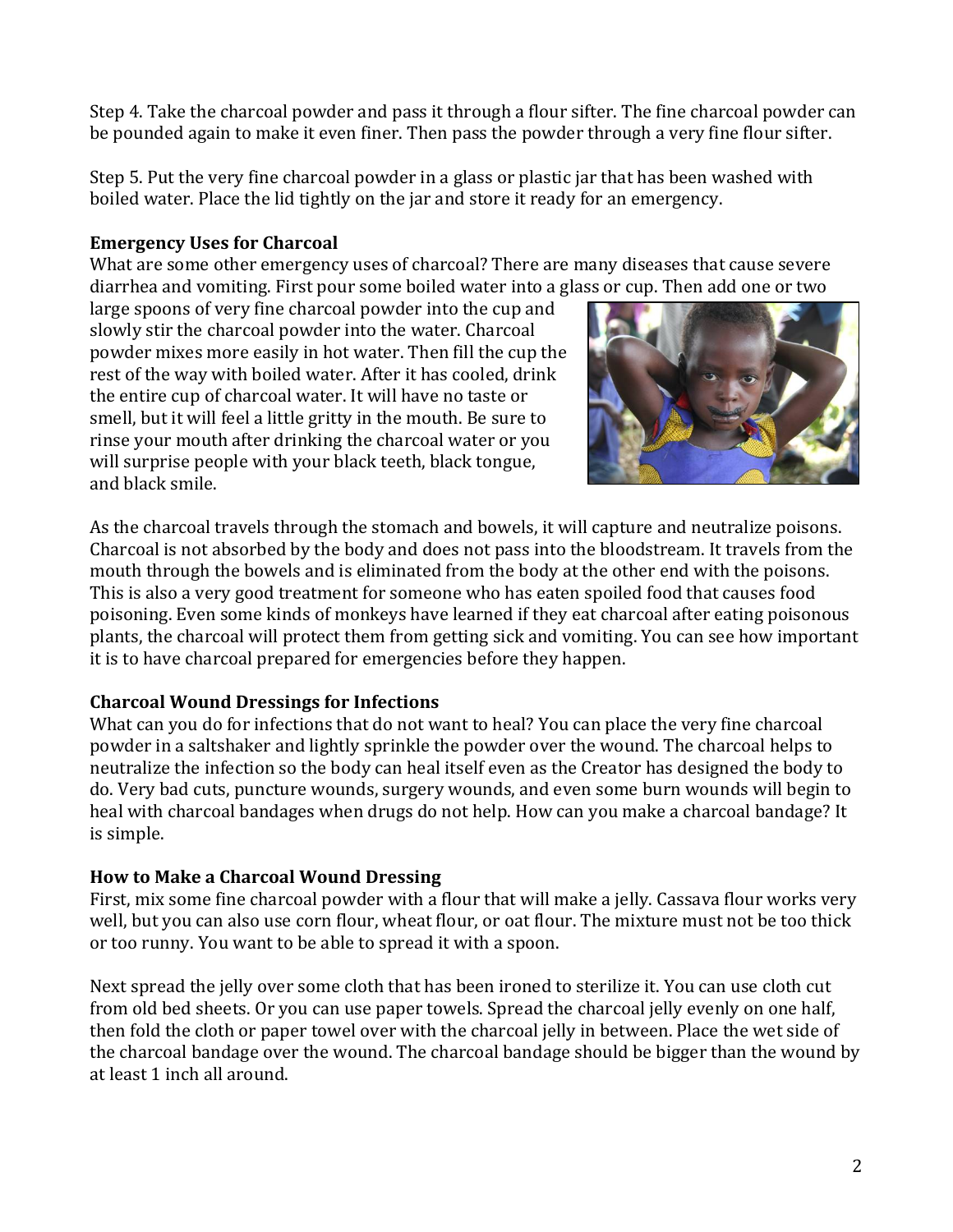

Now cut a piece of clean plastic (from a plastic shopping bag) that is larger than the charcoal bandage and place that on top of the bandage. This will help the charcoal jelly not to dry out so quickly. (The charcoal jelly has more power to draw out poisons when it is wet than when it is dry) Now you can use bandage tape to hold the charcoal bandage in place. Or you can wrap the bandage with cloth strips and pin them together.

These charcoal wound bandages can be left on all night, but should be discarded after 12 hours and replaced with a new charcoal wound dressing. They can be worn during the daytime if the bandage can be secured so it does not fall off.

#### **Charcoal for Indigestion**

Many people have learned to mix very fine charcoal powder with olive oil and to swallow a tablespoon of the mixture for indigestion. To treat small children who have baby colic, mix very fine charcoal powder in water, then let most of the charcoal powder settle to the bottom of the container, then pour off the gray water into a baby bottle or glass with a straw, and let them drink that. Usually in less than 20 minutes the upset stomach will be gone. This works well for people with chronic lower bowel disease, such as colitis, Crohn's disease, and Irritable Bowel Disease.

# **Charcoal for Animals**

If charcoal works well for people will it also work for animals? Yes, charcoal helps with poisoning and very bad infected wounds. As well, it has been shown that giving chickens charcoal crumbs will help them lay more eggs and bigger eggs. It also helps cows with mastitis and helps them give more milk. Because charcoal adsorbs bad odors, if you spread charcoal crumbs in animal pens, there will be less flies, and with less flies there will be less infections.

#### **Charcoal for Odor Control**

Charcoal was first used in ancient Egypt to control odors from infected wounds. It is also used today in the  $21$ <sup>st</sup> century to control wound odors. Charcoal is used in many applications to control all kinds of offensive odors. People who have outdoor toilets have learned they can sprinkle charcoal crumbs and powder in the toilet pit and it was almost instantly eliminate the bad odor. Less odor means less flies. Less flies means less diseases. Less diseases in people or animals means less money for expensive drugs, and more money for you.